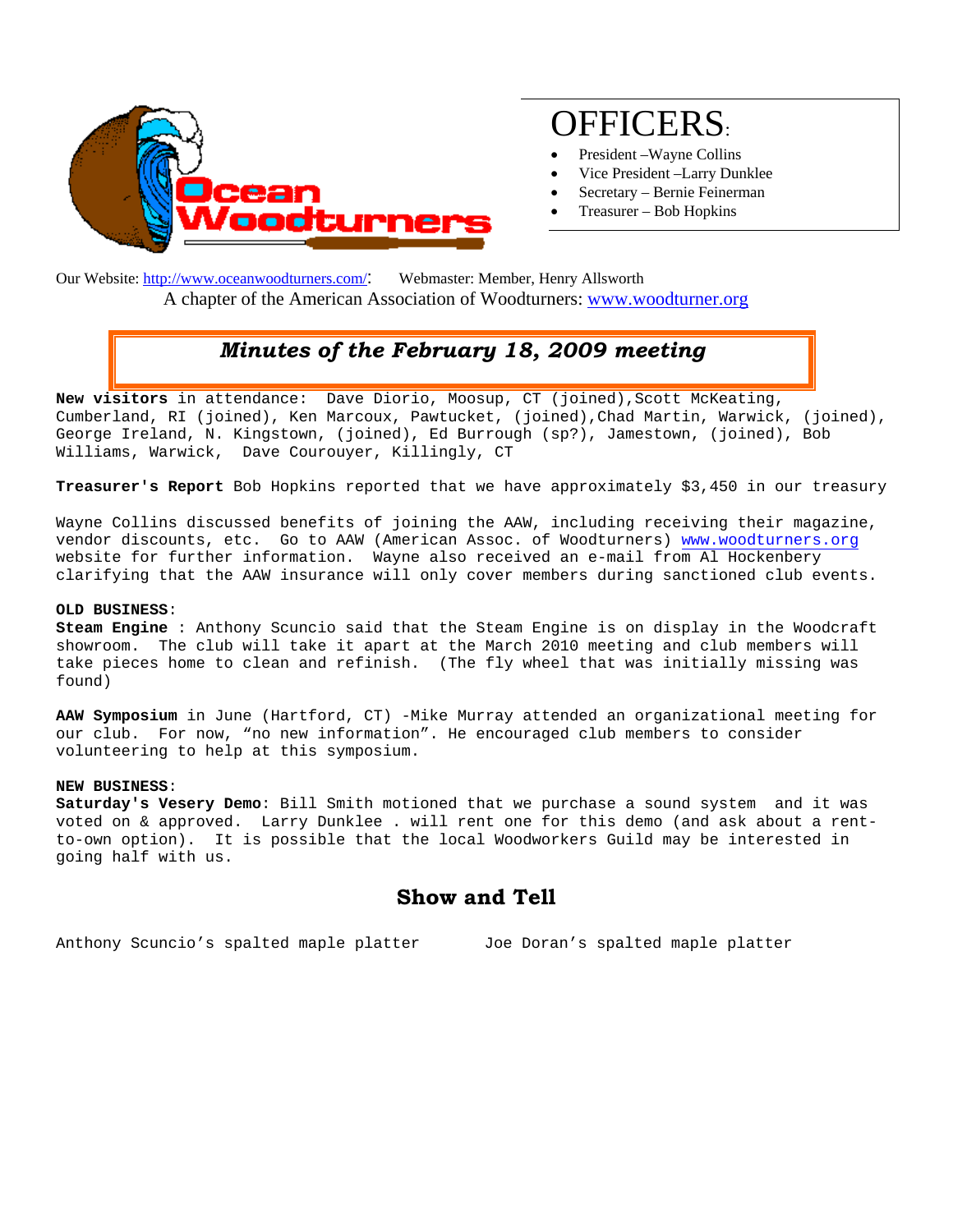

Bill Smith beaded Cherry bowl



John Bossian . plastic pen and antler pen



Bill Smith turning plastic experiment









Ray Alexandre's segmented and staved bowl

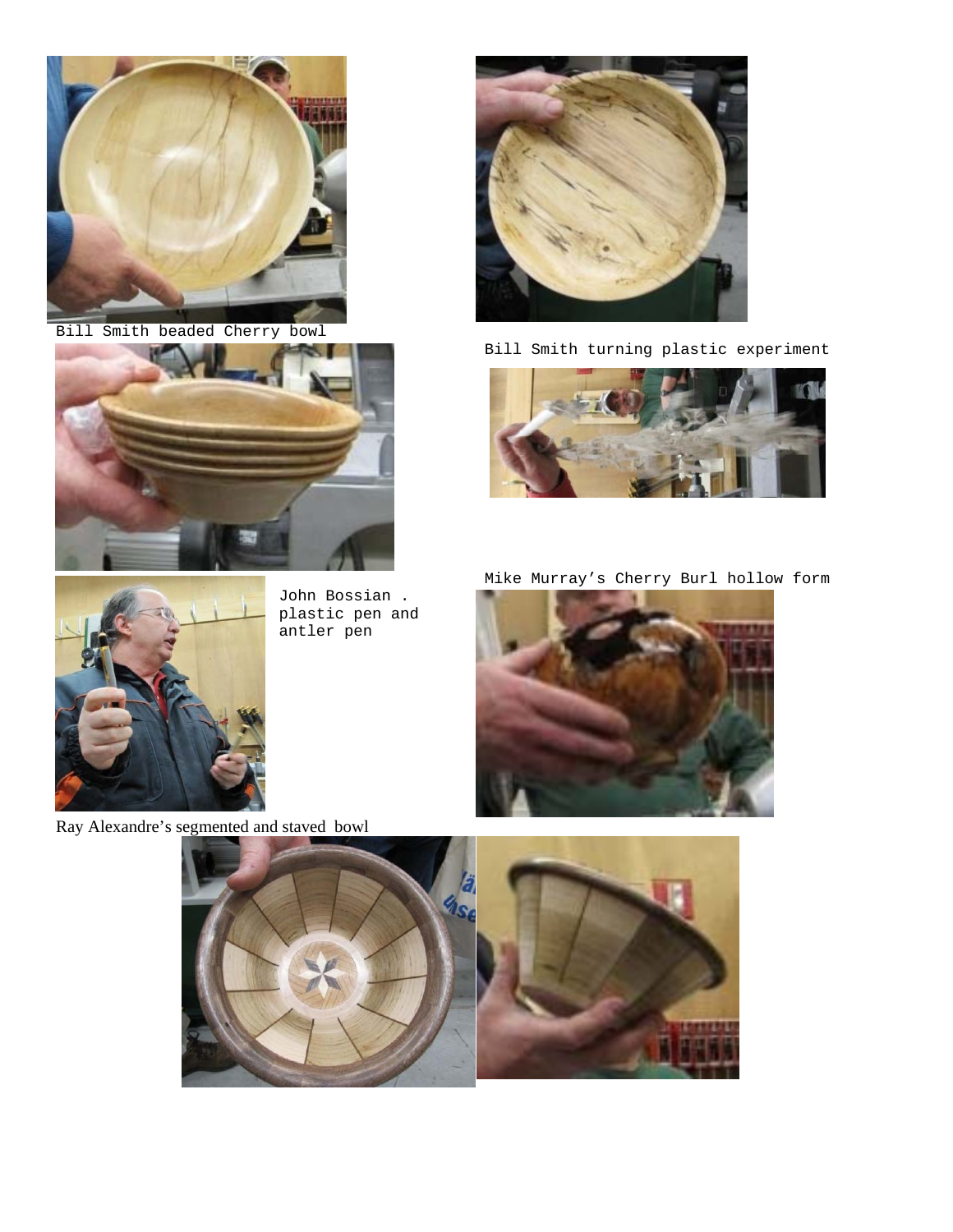

Donna Parillo's Pheasant feather pen

Anyone with photos, or ideas, of interest to the club, should send them to Henry Allsworth.henry@allsworth.com

**Demonstration**  Adam Sena demonstrated making fishing lures

Adam Sena turned a typical fish lure and gave a Power Point presentation of many of the steps in making fishing lures to our club which is available upon request.<br>Some related websites : www.stripersonline.com , www.stripedbass.com Some related websites : www.stripersonline.com









#### **Meeting ran out of time for a wood swap**



Some photos of Jacque Vesery's work which were displayed at his Saturday Demonstration